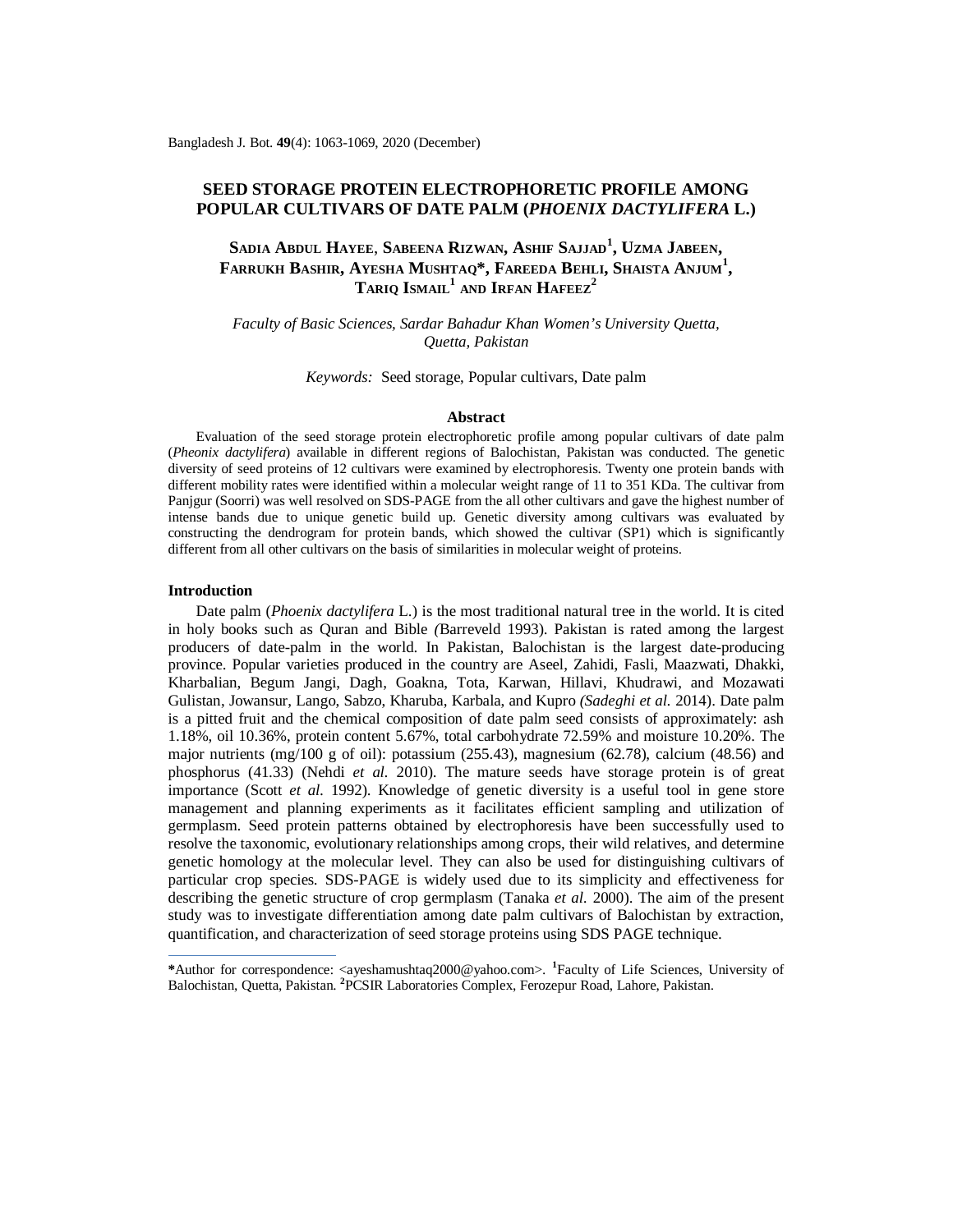#### **Materials and Methods**

Samples of the popular varieties (Panjgur, Kharan, Turbat and Sibi) of date palm were collected from different regions of Balochistan, Pakistan. Varieties collected from each region Soorri, Muzawati, Sabzo (from Panjgur), Rabbi, Sharifa, Dandara (from Kharan), Hossani, Muzaphati, Sore apandan (from Turbat) and Lashkari, Aseel, Karbala (from Sibi).

The seeds were ground into a fine powder and defatted by extraction with hexane and methanol using a Soxhlet apparatus. In the extraction method distilled water/acetone was used with minor changes (Murtaza *et al.* 2005). Date palm seed flour (0.8 g) was suspended in 12 ml of reagent grade water. The suspension was agitated for 30 min in a shaker at room temperature and the suspension was centrifuged at  $10,000$  rpm  $(12,000 \text{ g})$  in a refrigerated centrifuge for 15 min at 10°C. The supernatant was then filtered through No. 5A filter paper. The crude protein extract thus obtained. For SDS-PAGE analysis resolving gel (10%) (3.8 ml tris-HCI buffer stock solution, pH 8.8, 5 ml acrylamide solution, 0.15 ml 10% SDS, 6 ml distilled water, APS 100 µl TEMED 75 µl) and Stacking Gel (1.66 ml tris-HCI stock solution, pH 6.8, 1 ml acrylamide, 66 µl of 10% SDS, 4 ml of distilled water, APS 50 µl, TEMED 30 µl) were performed according to predefined method (Laemmli 1970). After electrophoresis, proteins were visualized with Coomassie Blue R-250.

| Cultivar            | Abbreviation    |
|---------------------|-----------------|
| Soori Panjgur       | SP <sub>1</sub> |
| Muzawati Panjgur    | MP              |
| Sabzo Panjgur       | SP2             |
| Rabbi Kharan        | RK              |
| Sharifa Kharan      | SK.             |
| Dandara Kharan      | DK              |
| Hossani Turbat      | HT              |
| Muzaphati Turbat    | MТ              |
| Sore apandan Turbat | SТ              |
| Lashkari Sibi       | LS              |
| Aseel Sibi          | AS              |
| Karbala Sibi        | ΚS              |

#### **Results and Discussion**

Extraction of fats from date palm seed was accomplished by the using a Soxhlet apparatus. Two dissimilar solvents used were *n*-hexane and methanol. Best results for defatted seed powder were obtained by the nonpolar solvent (*n*-hexane) (Fig. 1). Because of the polar nature of methanol removal of oil was not possible. The results are in accordance with the data reported by Ali *et al.* (2015).

The protein was extracted from the defatted date palm seed powder according to method reported by Murtaza *et al.* (2005). This extraction procedure produced well resolved pattern of protein bands on SDS-PAGE in all extracted samples as compared to other extraction methods Akasha *el al.* (2012), Khoshroo *et al.* (2012).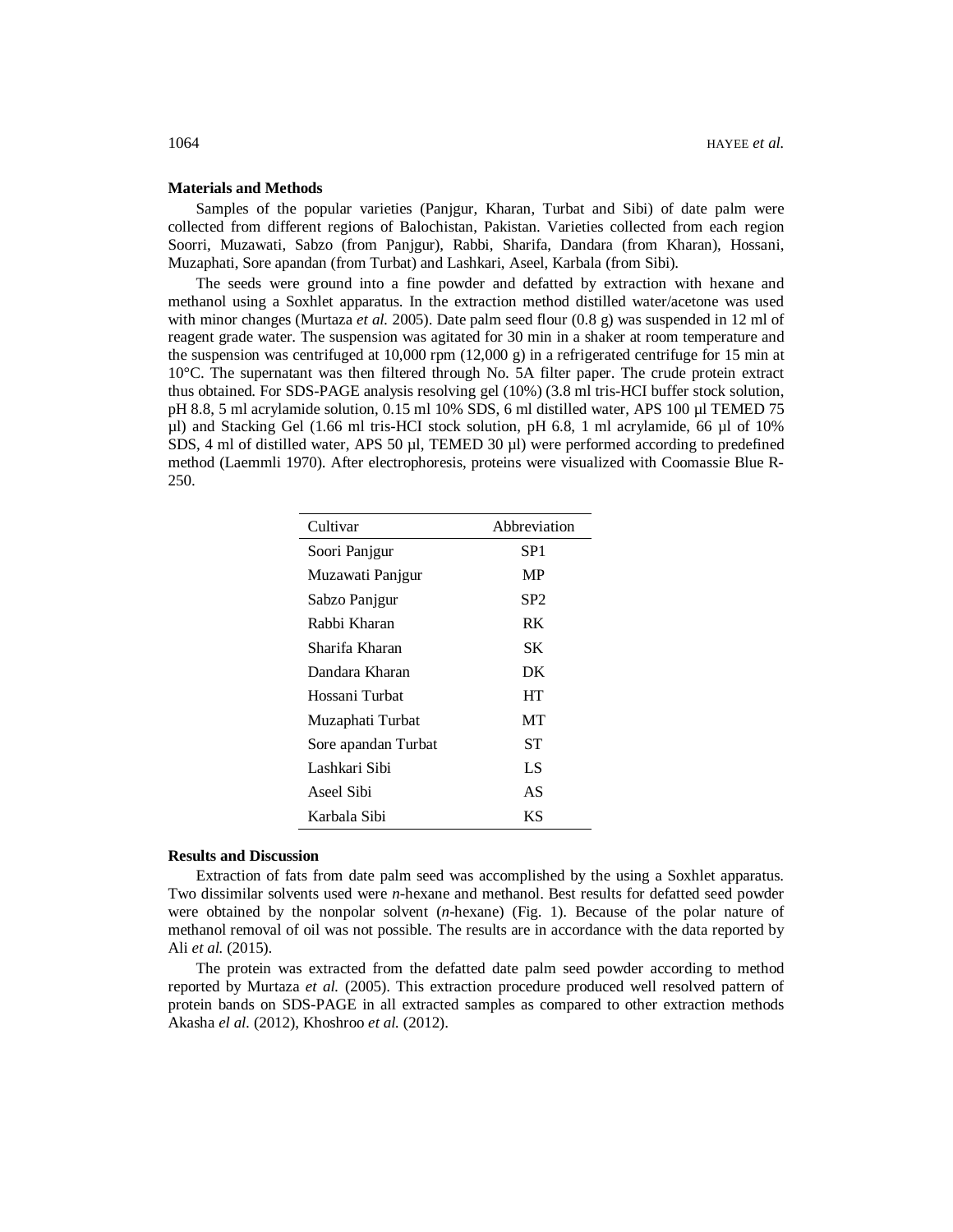The quantification of date palm seed protein extract was done by Bradford method (Bradford 1976). The total content of seed protein in selected cultivars is presented in Table 1. The results are in conformity with previously reported concentration of pulp protein determined by Khoshroo *et al.* (2013).

To obtain reproducible and good protein separation acrylamide gel concentrations such as 10% were used. By using software GelAnalyzer 2010a the molecular mass of different crude proteins was calculated with reference to the molecular mass of protein marker. The date palm seeds storage proteins band with molecular weight running from 20 - 351 kDa were named P1 to P21 (Fig. 2). Heavily stained bands were observed in four (4) cultivars MT, DK, AS, SP1. The highest 14 resolving bands were obtained by the cultivar SP1 (Soorri Panjgur) while KS (Karbala Sibi) and LS (Lashkari Sibi) had lowest bands as compared to the other cultivars. The comparison of protein profiles amongst 12 varieties illustrated that they share 11 same molecular weight protein bands. Alternate bands, p15 were just present in (MT, ST, HT, SK), P3 in (MT, DK, AS, MP, SP1, SP2, RK), P2 in (MP, SP1, SP2) and P1 just in SP1. More plenteous bands are P4, P6 and P7.



Fig. 1. Effect of solvent type on oil removing.

| Table 1. Protein content of varieties. |  |
|----------------------------------------|--|
|----------------------------------------|--|

| Varieties                | <b>SPI</b> | $\cdot$ SP2    | MP. | MT ST HT |  | DK                  | RK. | -SK  | KS.   | AS   | ЪS   |
|--------------------------|------------|----------------|-----|----------|--|---------------------|-----|------|-------|------|------|
| Protein content<br>mg/ml |            | 2.13 1.84 1.97 |     | (1.98)   |  | 1.86 1.88 1.95 1.89 |     | 1.89 | -1.85 | 1.90 | 1.80 |

Significant bands were observed with various molecular weights for the date seed storage proteins. The most intense band having molecular masses of approximately 75, 73 and 68 kDa were observed in all cultivars. The protein bands almost found in all cultivars with small molecular mass were detected at 20 kDa could be alcohol dehydrogense and at 21 kDa could be calmodulin related protein. The observation of protein bands with molecular weight 27, 29 kDa is in accordance with the reports by Bevan *et al.* (1998) they could be triosephosphate isomerse, and 40s ribosomal protein, respectively. The bands from 35 - 47 could be seed maturation protein.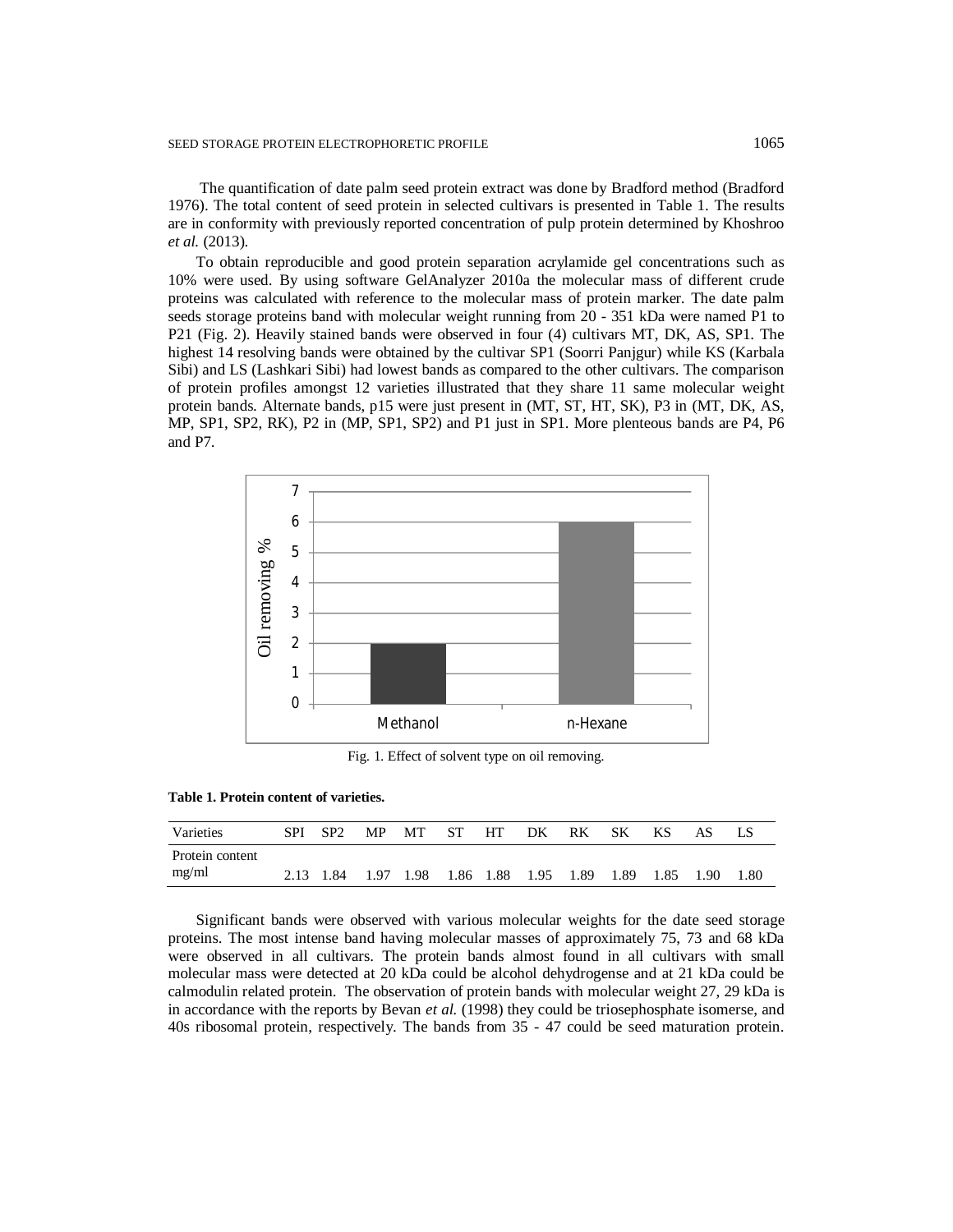Protein bands with molecular weights 48, 49, 51 and 62 kDa could be enolase, LEA protein, Atp B and calnexin homolog, respectively, observed in all cultivar approximately. Higher molecular weight, and less intense protein band of 351 kDa were only observed in cultivar SP1 and 97 (lipoxygense), 94 (eukaryotic translation elongation factor) kDa were observed in cultivars MT, DK, AS, MP, SP1, SP2 and RK variety, which were not identified. In additional varieties of date palm seed results are in agreement with the study of Akasha *et al.* (2016). Khoshroo *et al*. (2012) have reported similar results based on an analysis of seed protein from 12 varieties of date palm



Fig. 2. SDS-PAGE of date palm seed protein profiling.

**Table 2. The protein bands revealed by the analysis are lumped into 3 groups of molecular weights including the number of bands for every cultivar.**

| Varieties     | MT                      | <b>ST</b>       | HT             | KS             |                | DK AS MP              |                | <b>SPI</b>     | SP2            | SK. | LS             | RK             |
|---------------|-------------------------|-----------------|----------------|----------------|----------------|-----------------------|----------------|----------------|----------------|-----|----------------|----------------|
| $\mathbf{A}$  |                         |                 |                |                |                |                       |                |                |                |     |                |                |
| $(14 - 30)$   | $\overline{4}$          | $\overline{4}$  | $\overline{4}$ | $\overline{4}$ | $\overline{4}$ | $\overline{4}$        | $\overline{4}$ | $\overline{4}$ | $\overline{4}$ | 4   | $\overline{4}$ | $\overline{4}$ |
| -B            |                         |                 |                |                |                |                       |                |                |                |     |                |                |
| $(30 - 65)$ 6 |                         | $6\overline{6}$ | 6              | 5 <sup>5</sup> |                | $5 \qquad 5 \qquad 5$ |                | 5              | 5              | 5   | 6              | 5              |
| C             |                         |                 |                |                |                |                       |                |                |                |     |                |                |
| $(65 - 31)$   | $\overline{\mathbf{3}}$ | 2               | 2              | $\overline{2}$ | 3              | 3                     | $\overline{4}$ | 5              | $\overline{4}$ | 2   | 2              | 3              |
| Total         |                         |                 |                |                |                |                       |                |                |                |     |                |                |
| bands         | 13                      | 12              | 12             | 11             | 12             | 12                    | 13             | 14             | 13             | 12  | 11             | 12             |

grown in different Iranian regions. They found one heavily stained band at around 65 kDa and minor bands ranging from 12 t- 369 kDa. Bouaziz *et al.* (2008*)* found three similar prominent protein bands in date seeds of Allig and Deglet Nour varieties at 32, 60 and 70 kDa. The differences in protein profile between present results and the previous works (Bouaziz *et al.* 2008,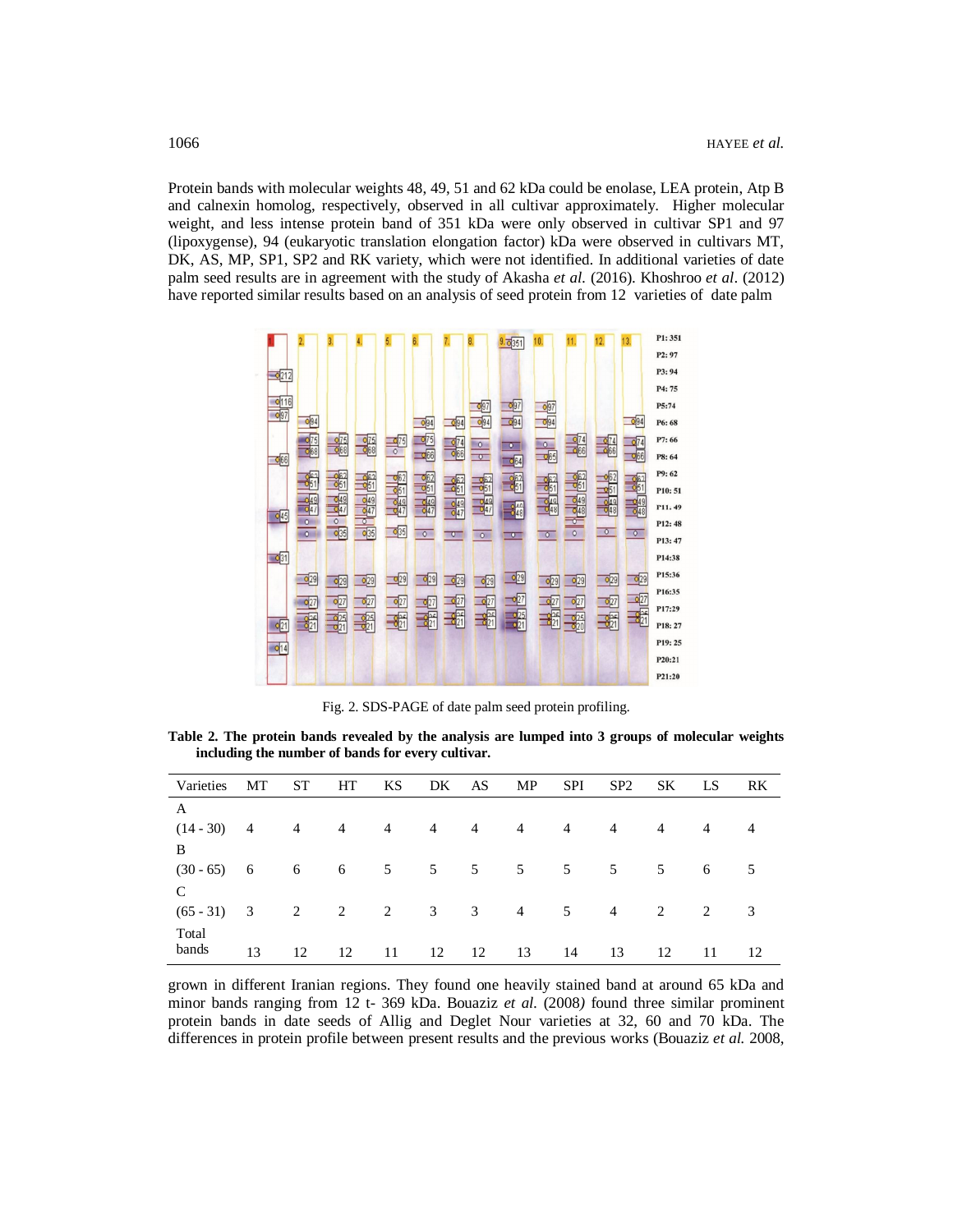Koshroo *et al.* 2012) could be explained by a number of factors. The extraction process used by the other workers differs from present one and this might lead to differential extraction of proteins. Variation between the seed storage proteins is expected within different varieties of the same species. This genetic polymorphism may occur through the presence of multigene families within the same species, or through post-translational glycoslylation of proteins, or proteolytic action on the proteins (Miernyk and Hajduch 2011). The finding in the present study was found to be consistent with previous reports for recalcitrant plant tissues (Lee *et al.* 2017). The hereditary diversity of cultivars was considerable among 12 cultivars (Table 2). For the helpful description, all bands were arranged into three parts assigned as a (14-30 MW), b (30-65 MW) and c (65- 350MW). Region a (14-30 kDa) in this region all the cultivars have the same number of bands. Region b (30-65kDa) in this region MT, ST, HT, and SK have 6 bands while other has 5 bands. Region c (65-351kDa) in this region number of bands varied in all the cultivars. The highest 14 resolving bands were obtained by cultivar SP1 while KS and LS cultivars have the lowest number of bands as compared to other cultivars. The presence or absence of protein bands has also been applied for detection of polymorphism of Brassica cultivars (Khurshid *et al*. 2012).

The genetic similarity based on the Jaccard's method on the basis of presence and absence of bands. Cluster analysis of seed storage proteins was performed on the results of SDS-PAGE using UPGMA. In this study the protein pattern heterogeneity between 12 cultivars of *Phoenix dactylifera* L. was compared by four clusters. Fig. 3 shows a dendogram based on the electrophoretic profile of total crude protein extracted from seed of selected date cultivars. The horizontal axis of dendrogram represents the distance or dissimilarity between samples. A vertical axis represents the object and clusters. Dendrogram shows that cultivars ST and HT are more similar to SK. DK and AS were close to RK and MP. Similarly KS and LS then SP2. SP1 was substantially different from all of the other cultivars.



Fig. 3. Dendrogram showing the genetic relationship between the cultivars.

Cultivars included in the present study were referred to one genetic origin. Such conclusions were reported in other local cultivars (Mohammad *et al.* 2015), and agree with the conclusions, that the diversity of protein bands between the varieties within the species are generally low (Al-Khalifah *et al.* 2012)**.** It is agreed that 12 cultivars utilized as a part of this examination were practically similar to each other; despite expected, the SP1 cultivar from Panjgur showed striking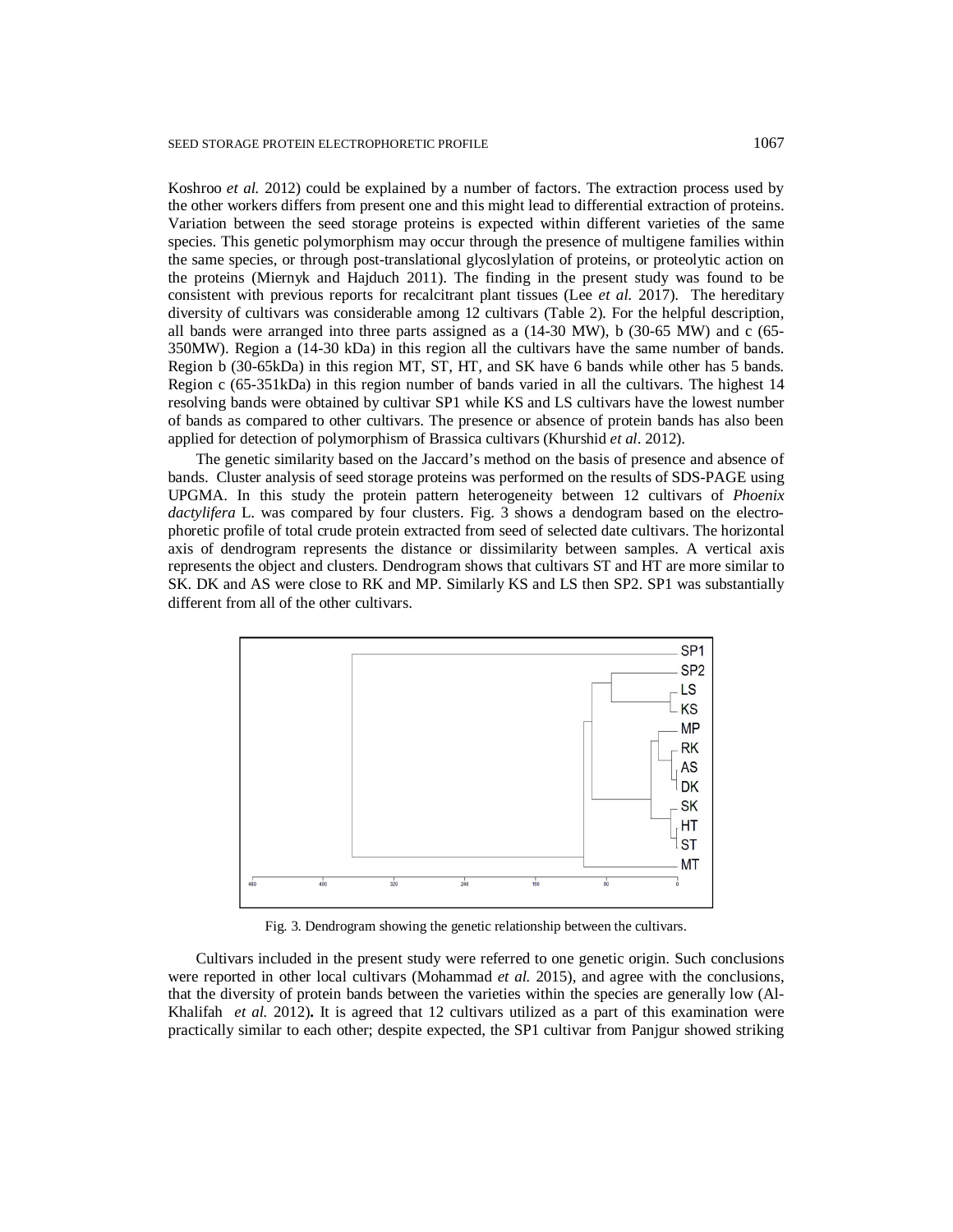hereditary polymorphism. This investigation likewise gave data about the genotype of date palm as the recognizable proof of three wheat genotypes. The result of differentiation agreed with yellow sarson and brown seeded types of Brassica clearly separated the yellow seeded and brown seeded varieties by SDS PAGE accounted by Das *et al.* (1995).

### **References**

- Ali MA, Al-Hattab, TA and Al-Hydary IA 2015. Extraction of date palm seed oil (*Phoenix dactylifera*) by Soxhlet apparatus. Int. J. Adv. in Eng. Technol. **8**(3): 261.
- Al-Khalifah, NS, Askari E and Khan AS 2012. Molecular and morphological identification of some elite varieties of date-palms grown in Saudi Arabia. Emirates J. of Food & Agri. **24**(5): 456-461.
- Akasha I, Campbell L, Lonchamp J and Euston SR 2012. Extraction and characterization of protein fraction from date palm fruit seeds. World Acad. Sci. Eng. Technol. **70**: 292-294.
- Akasha I, Campbell L, Lonchamp J and Euston SR 2016. The major protein of seed of fruit of date palm *Pheonix dactylifera* L. Characterization and emulsyfying properties. Food Chem. **197**(2): 799-806.
- Barreveld WH 1993. Date palm products. Agricultural services bulletin no. 101. FAO, Rome.
- Bevan M, Bancroft I, Bent E, Love K, Goodman H, Dean C, Stiekema W 1998. Analysis of 1.9 Mb of contiguous sequence from chromosome 4 of *Arabidopsis thaliana*. Nature **391**: 485-488.
- Bouaziz MA, Besbes S, Blecker C, Wathelet B, Deroanne C and Attia H 2008. Protein and amino acid profiles of Tunisian DegletNour and Allig date palm fruit seeds. Fruits **63**(1): 37-43.
- Bradford MM 1976. A rapid and sensitive method for the quantitation of microgram quantities of protein utilizing the principle of protein-dye binding. Anal. Biochem. **72**(1-2): 248-254.
- Das S and Mukherjee K 1995. Comparative study on seed proteins of Ipomoea. Seed Sci. Technol. **23**(2): 501-509.
- DeMason DA, Sexton R and Reid JSG 1983. Structure, composition and physiological state of the endosperm of *Phoenix dactylifera* L. Annals of Bot. **52**: 71-80.
- Khurshid H and Rabbani MA 2012. Comparison of electrophoretic protein profiles from seed of different oilseed Brassica cultivars. J. Pub. Health Biol. Sci. **1**(2): 36-42.
- Khoshroo MR, Baghizadeh A and Homayounfar F 2013. Characterization of seed storage proteins in some Iranian date palm cultivars using SDS-PAGE. Anale le Stiintifice ale Universitatii. Geneticasi Biologie Moleculara **14**(2): 1.
- Khoshroo SMR, Khavarinejad R, Baghizadeh A, Fahimi H and Mohammadi ZN 2012. Seed storage protein electrophoretic profiles in some Iranian date palm (*Phoenix dactylifera* L.) cultivars. Afr. J. Biotechnol. **10**(77): 17793-17804.
- Laemmli UK 1970. Cleavage of structural proteins during the assembly of the head of bacteriophage T4. Nature **227**(5259): 680-685.
- Lee HX, Ahmad F, Saad B and Ismail MN 2017. Evaluation of extraction methods for the identification of proteins from date palm (*Phoenix dactylifera* L.) seed and flesh. Preparative Biochem & Biotech. **47**(10): 998-1007.
- Meier H 1956. On the submicroscopic structure of mannans. Proc. Stockholm Conf. of Electron Microsc. 289-300.
- Miernyk JA and Hajduch M 2011. Seed proteomics. J. Proteomics **74**(4): 389-40.
- Mohammad AA 2015. Electrophoretic analysis of proteins from different date palm (*Phoenix dactylifera* L.) cultivars in Saudi Arabia. Afr. J. Biotech. **14**(15):1325-1333.
- Murtaza N, Qayyum A and Khan MA 2005. Comparative study of the soluble storage proteins in *Gossypium hirsutum* L. germplasm through Electrophoresis. Int. J. Agric. Biol. **7**(2): 253-256.
- Nehdi I, Omri S, Khalil, MI. and Al-Resayes SI 2010. Characteristics and chemical composition of date palm (*Phoenix canariensis*) seeds and seed oil. Industrial Crops and Products **32**(3): 360-365.
- Sadeghi Z and Kuhestani K 2014. Ethnobotany of date palm (*Phoenix dactylifera*) in Baluch tribe of Saravan region, Baluchistan, Iran. J. Agric. Technol. **10**(6): 1571-1585.